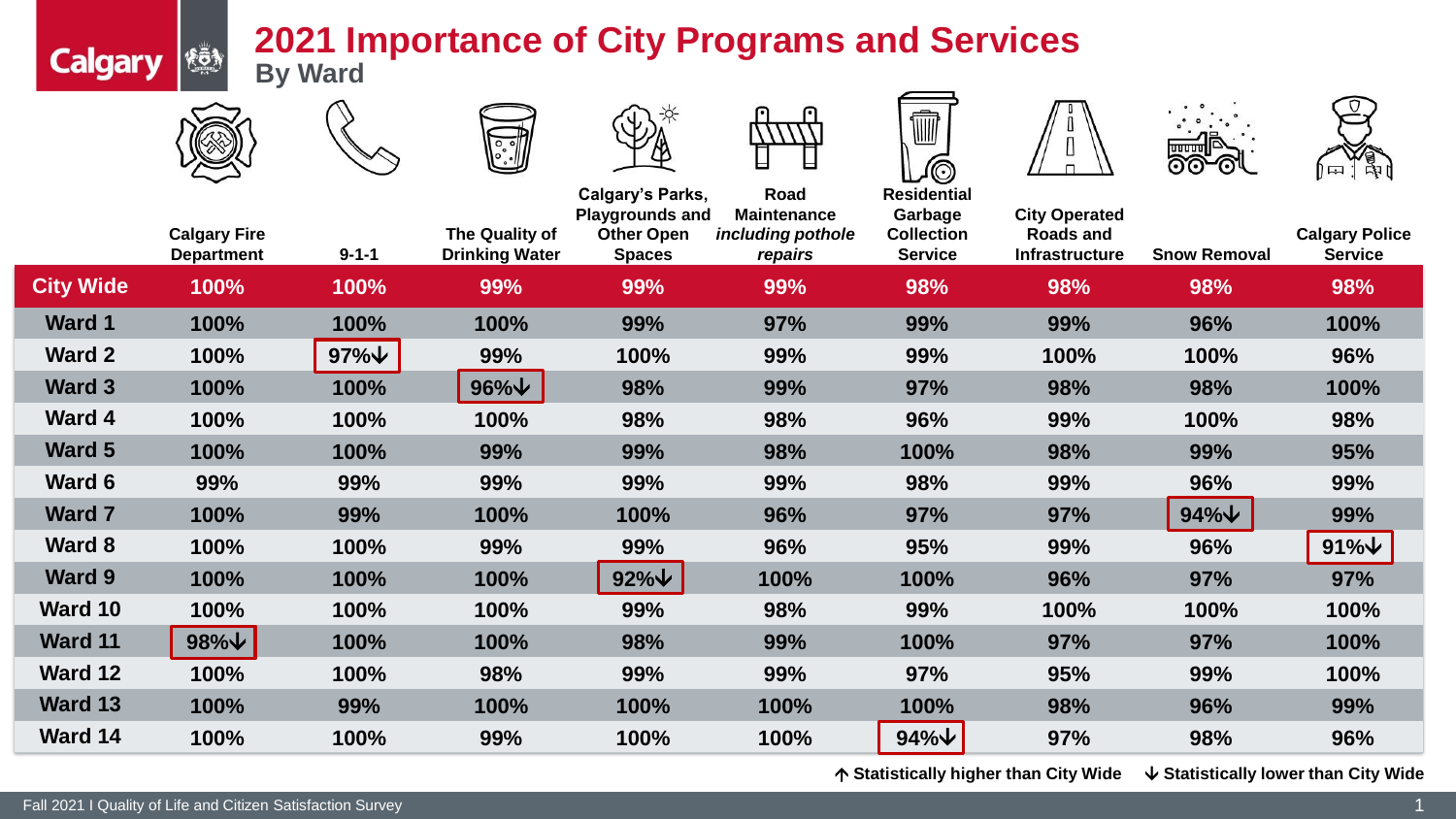## **2021 Importance of City Programs and Services (continued) By Ward**



₹Õ.

**Calgary** 















|                  | <b>Social Services</b><br>for individuals such as<br>seniors or youth | <b>Traffic Flow</b><br><b>Management</b> | <b>Disaster Planning</b><br>and Response | <b>Affordable</b><br><b>Housing</b><br>for low-income<br>families | <b>Calgary's Pathway</b><br><b>System</b> | <b>Residential Blue</b><br><b>Cart Recycling</b> | <b>Transportation</b><br><b>Planning</b> | <b>City Land Use</b><br><b>Planning</b> |
|------------------|-----------------------------------------------------------------------|------------------------------------------|------------------------------------------|-------------------------------------------------------------------|-------------------------------------------|--------------------------------------------------|------------------------------------------|-----------------------------------------|
| <b>City Wide</b> | 97%                                                                   | 96%                                      | 96%                                      | 95%                                                               | 94%                                       | 94%                                              | 93%                                      | 93%                                     |
| <b>Ward 1</b>    | 96%                                                                   | 93%                                      | 99%                                      | 95%                                                               | 97%                                       | 95%                                              | 93%                                      | $85\%$ $\vee$                           |
| <b>Ward 2</b>    | 96%                                                                   | 99%                                      | 97%                                      | 93%                                                               | 89%                                       | 95%                                              | 95%                                      | 89%                                     |
| <b>Ward 3</b>    | 98%                                                                   | 98%                                      | 95%                                      | 95%                                                               | 90%                                       | 94%                                              | 92%                                      | 94%                                     |
| <b>Ward 4</b>    | 100%                                                                  | 96%                                      | 98%                                      | 97%                                                               | 92%                                       | 92%                                              | 95%                                      | 91%                                     |
| <b>Ward 5</b>    | 98%                                                                   | 96%                                      | 97%                                      | 100%                                                              | 92%                                       | 96%                                              | 95%                                      | 96%                                     |
| Ward 6           | 97%                                                                   | 99%                                      | 96%                                      | 90%                                                               | 95%                                       | 94%                                              | 96%                                      | 96%                                     |
| <b>Ward 7</b>    | $91\%$                                                                | 96%                                      | $88\%$ $\vee$                            | 89%                                                               | 95%                                       | 90%                                              | 94%                                      | 99%                                     |
| <b>Ward 8</b>    | 98%                                                                   | $90\%$ $\forall$                         | 97%                                      | 98%                                                               | 99%                                       | 92%                                              | 99%                                      | 95%                                     |
| <b>Ward 9</b>    | 99%                                                                   | 95%                                      | 93%                                      | 99%                                                               | 91%                                       | 97%                                              | 89%                                      | 95%                                     |
| Ward 10          | 100%                                                                  | 96%                                      | 100%                                     | 96%                                                               | 90%                                       | 96%                                              | 94%                                      | 95%                                     |
| <b>Ward 11</b>   | 98%                                                                   | 95%                                      | 99%                                      | 94%                                                               | 96%                                       | 94%                                              | 95%                                      | 95%                                     |
| Ward 12          | $92\%$                                                                | 99%                                      | 93%                                      | 92%                                                               | 96%                                       | 90%                                              | 93%                                      | 91%                                     |
| Ward 13          | 97%                                                                   | 97%                                      | 95%                                      | 93%                                                               | 92%                                       | 93%                                              | 88%                                      | 90%                                     |
| Ward 14          | 99%                                                                   | 96%                                      | 95%                                      | 96%                                                               | 95%                                       | 91%                                              | 91%                                      | 95%                                     |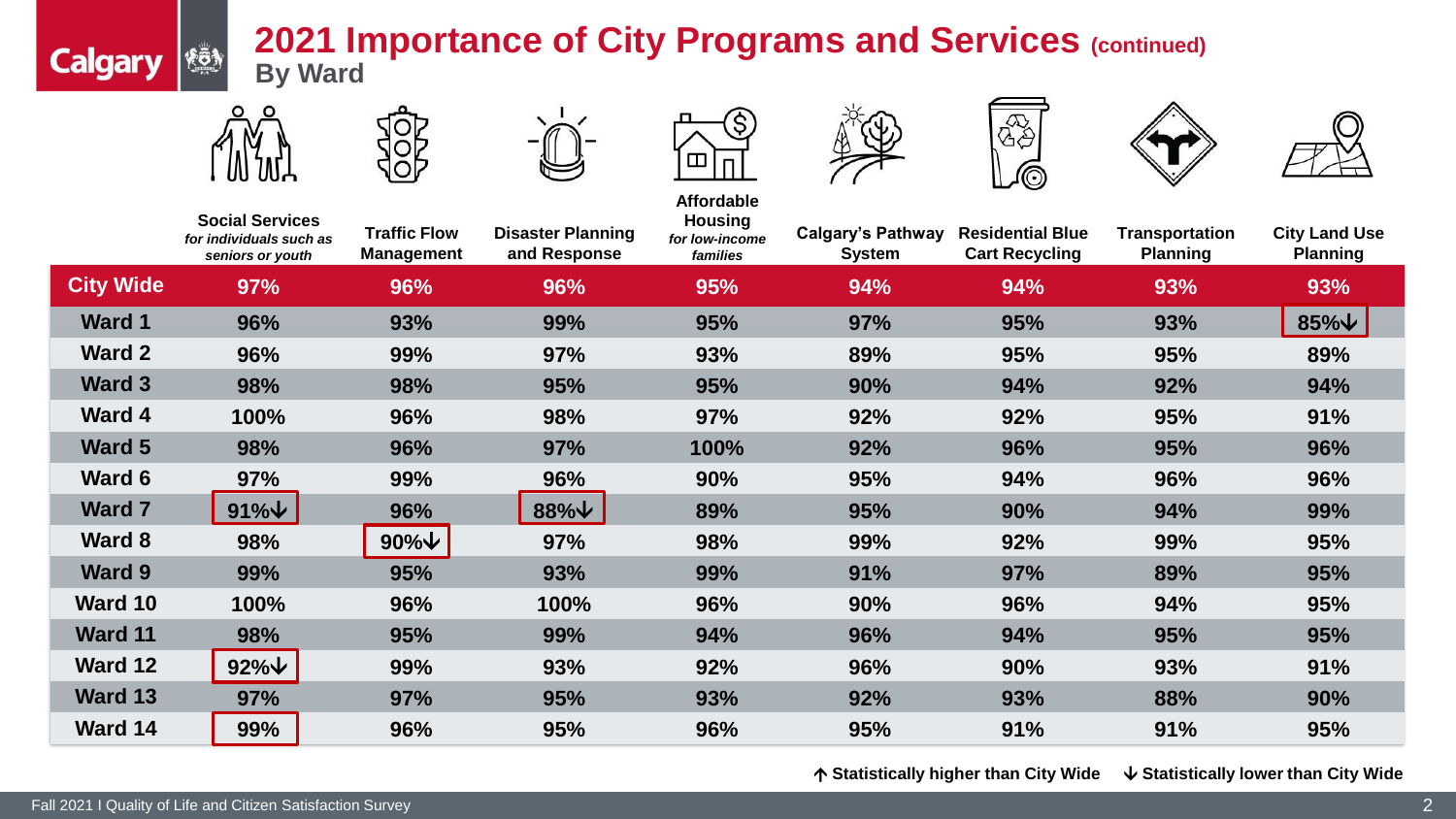## **2021 Importance of City Programs and Services (continued)**

| <b>Calgary</b>   | <b>2021 Importance of City Programs and Services (continued)</b><br>$\begin{picture}(22,10) \put(0,0){\vector(0,1){30}} \put(15,0){\vector(0,1){30}} \put(15,0){\vector(0,1){30}} \put(15,0){\vector(0,1){30}} \put(15,0){\vector(0,1){30}} \put(15,0){\vector(0,1){30}} \put(15,0){\vector(0,1){30}} \put(15,0){\vector(0,1){30}} \put(15,0){\vector(0,1){30}} \put(15,0){\vector(0,1){30}} \put(15,0){\vector(0,1){30}} \put(15,0){\vector(0$<br><b>By Ward</b> |                                          |             |                                                                            |                                         |                                                                              |                                                                      |                                                           |                                                                                |
|------------------|-------------------------------------------------------------------------------------------------------------------------------------------------------------------------------------------------------------------------------------------------------------------------------------------------------------------------------------------------------------------------------------------------------------------------------------------------------------------|------------------------------------------|-------------|----------------------------------------------------------------------------|-----------------------------------------|------------------------------------------------------------------------------|----------------------------------------------------------------------|-----------------------------------------------------------|--------------------------------------------------------------------------------|
|                  |                                                                                                                                                                                                                                                                                                                                                                                                                                                                   | %)<br>Ш<br>п                             |             | <b>City Operated</b><br><b>Recreation</b>                                  |                                         | <b>Community</b><br><b>Services</b>                                          |                                                                      | 2                                                         |                                                                                |
|                  | <b>Spring Road</b><br><b>Cleaning</b>                                                                                                                                                                                                                                                                                                                                                                                                                             | <b>Property Tax</b><br><b>Assessment</b> | 311 Service | <b>FACILITIES</b><br>Such as pools,<br>leisure centres and<br>golf courses | <b>City Growth</b><br><b>Management</b> | Such as support for<br>community<br>associations & not-<br>for profit groups | <b>Calgary Transit</b><br>including bus and<br><b>CTrain service</b> | <b>Residential</b><br><b>Green Cart</b><br><b>Service</b> | Development and<br><b>Building</b><br><b>Inspections and</b><br><b>Permits</b> |
| <b>City Wide</b> | 93%                                                                                                                                                                                                                                                                                                                                                                                                                                                               | 93%                                      | 93%         | 92%                                                                        | 92%                                     | 90%                                                                          | 88%                                                                  | 88%                                                       | 88%                                                                            |
| <b>Ward 1</b>    | 94%                                                                                                                                                                                                                                                                                                                                                                                                                                                               | 91%                                      | 92%         | 88%                                                                        | 89%                                     | 87%                                                                          | 89%                                                                  | 90%                                                       | 90%                                                                            |
| Ward 2           | 92%                                                                                                                                                                                                                                                                                                                                                                                                                                                               | 98%                                      | 95%         | 93%                                                                        | 93%                                     | $81\%$                                                                       | 91%                                                                  | 83%                                                       | 81%                                                                            |
| Ward 3           | 87%                                                                                                                                                                                                                                                                                                                                                                                                                                                               | 95%                                      | 91%         | 98%                                                                        | 98%                                     | 90%                                                                          | 89%                                                                  | 84%                                                       | 80%                                                                            |
| Ward 4           | 96%                                                                                                                                                                                                                                                                                                                                                                                                                                                               | 92%                                      | 88%         | 95%                                                                        | 95%                                     | 94%                                                                          | 87%                                                                  | 83%                                                       | 93%                                                                            |
| Ward 5           | 98%                                                                                                                                                                                                                                                                                                                                                                                                                                                               | 93%                                      | 98%         | 88%                                                                        | 99%                                     | 95%                                                                          | 95%                                                                  | 93%                                                       | 92%                                                                            |
| Ward 6           | 93%                                                                                                                                                                                                                                                                                                                                                                                                                                                               | 95%                                      | <b>97%</b>  | 90%                                                                        | 89%                                     | 88%                                                                          | 87%                                                                  | 94%                                                       | 88%                                                                            |
| Ward 7           | 89%                                                                                                                                                                                                                                                                                                                                                                                                                                                               | $86\%$ $\sqrt{ }$                        | 78%↓        | 92%                                                                        | 88%                                     | 89%                                                                          | 90%                                                                  | 86%                                                       | 78%↓                                                                           |
| Ward 8           | 95%                                                                                                                                                                                                                                                                                                                                                                                                                                                               | 90%                                      | 92%         | 95%                                                                        | 86%                                     | 96%                                                                          | 92%                                                                  | 94%                                                       | 93%                                                                            |
| Ward 9           | 96%                                                                                                                                                                                                                                                                                                                                                                                                                                                               | $86\%$ $\forall$                         | 95%         | 95%                                                                        | 86%                                     | 90%                                                                          | 85%                                                                  | 87%                                                       | 91%                                                                            |
| Ward 10          | 92%                                                                                                                                                                                                                                                                                                                                                                                                                                                               | 98%                                      | 97%         | 93%                                                                        | 95%                                     | 94%                                                                          | 92%                                                                  | 91%                                                       | 90%                                                                            |
| Ward 11          | 96%                                                                                                                                                                                                                                                                                                                                                                                                                                                               | 97%                                      | 89%         | 90%                                                                        | 91%                                     | 86%                                                                          | 83%                                                                  | 83%                                                       | 85%                                                                            |
| Ward 12          | 93%                                                                                                                                                                                                                                                                                                                                                                                                                                                               | 93%                                      | 95%         | 89%                                                                        | 91%                                     | 85%                                                                          | 83%                                                                  | 88%                                                       | 86%                                                                            |
| Ward 13          | $87\%$ $\sqrt{ }$                                                                                                                                                                                                                                                                                                                                                                                                                                                 | 91%                                      | 95%         | 95%                                                                        | 93%                                     | 90%                                                                          | 86%                                                                  | 87%                                                       | 90%                                                                            |
| Ward 14          | 94%                                                                                                                                                                                                                                                                                                                                                                                                                                                               | 96%                                      | 93%         | 94%                                                                        | 96%                                     | 92%                                                                          | 87%                                                                  | 88%                                                       | 91%                                                                            |